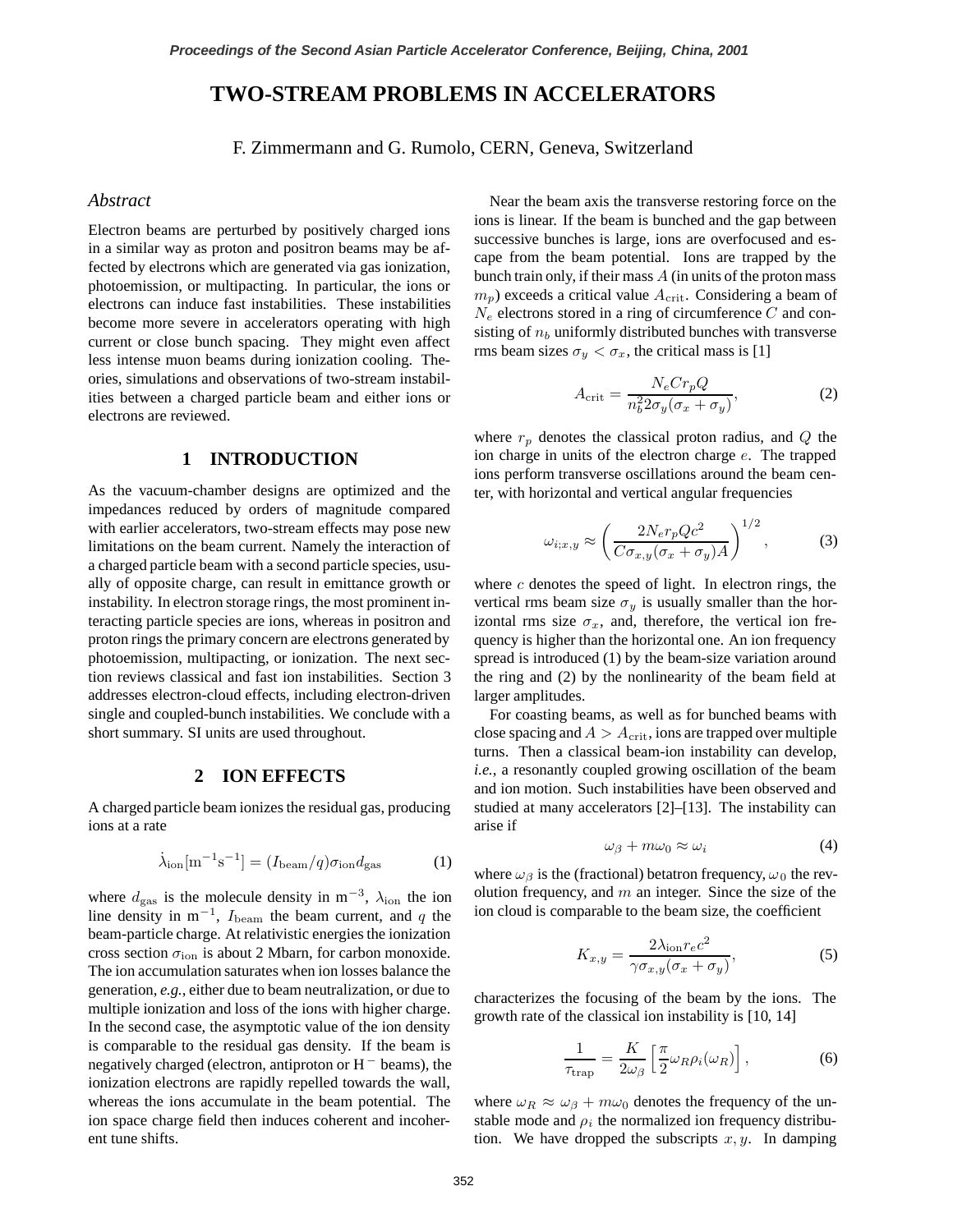rings for future linear colliders, the beam sizes decrease strongly during the store time (10–100 ms) and, thus, the ion frequencies (3) increase. Once the resonance condition (4) is met, an instability occurs, where beam motion is excited in short bursts, by which either the ions are expelled from the beam potential or the beam size is blown up. Resonances are encountered for different ion species at various times during the store. An ion instability of this type has been observed at the SLC damping ring [11].

The ion instabilities may be suppressed by radiation damping, head-tail damping, transverse feedback, or by a betatron frequency spread that exceeds the ion-induced betatron frequency shift  $\Delta \omega_\beta \approx K/(2\omega_\beta)$ . In small rings, it can also happen that at moderate currents the frequency corresponding to the fractional part of the betatron tune is higher than the ion oscillation frequency, in which case there is no instability. However, the standard approach of avoiding trapped ion instabilities in a storage ring is the introduction of a large clearing gap of missing bunches. The required gap length is  $t_{\text{gap}} \gg 2/\omega_i$ .

If a clearing gap removes the ions, the maximum number of ions is limited to those produced during a single passage of the bunch train. Unfortunately, modern factories and future collider projects require much higher beam current than previous storage rings, and the ion production rate (1) increases correspondingly. In addition, high-quality beams are characterized by smaller beam sizes, which enhances the coupling between the beam and the ions, described in Eqs. (3) and (5). Therefore, an ion instability can occur even in the presence of a clearing gap. This transient instability is similar to multi-bunch beam break up in a linac and it has been called the 'fast beam-ion instability' (FBII)  $[15, 16, 17]$ . In this case, the coupling  $(5)$  is not a constant but, due to the ion production, it increases linearly along the bunch train. We write  $K = Kz/c$  where z denotes the distance from the head of the bunch train (we assume that the beam is relativistic), and, using  $\lambda_{\text{ion}}$  from (1),

$$
\dot{K}_{x,y} = \frac{2\dot{\lambda}_{\text{ion}}r_e c^2}{\gamma \sigma_{x,y}(\sigma_x + \sigma_y)}.
$$
\n(7)

Without ion frequency spread, the bunch oscillation amplitudes grow as

$$
y_b(s, z) \propto \exp\left(\sqrt{\frac{s}{c\tau_{\rm PBH}}} \frac{z}{l_{\rm train}}\right),
$$
 (8)

where s denotes the position along the beam line,  $l_{\text{train}}$  the length of the bunch train, and the quasi-exponential instability rise time at the end of the bunch train ( $z = l_{\text{train}}$ ) is [15, 16, 18]

$$
\tau_{\rm FBII} = \sqrt{\frac{2\omega_{\beta}c^2}{\dot{K}_{\rm ion}\bar{\omega}_i l_{\rm train}}}.
$$
\n(9)

Inserting the definitions, and taking into account that the ion centroid frequency  $\bar{\omega}_i$  is about  $\sqrt{2/3}$  of  $\omega_i$  (3), the growth rate can also be written as [15]

$$
\frac{1}{\tau_{\rm PBH}} = \frac{4d_{\rm gas}\sigma_{\rm ion}\beta_y N_b^2 r_e^{3/2} n_b^2 L_{\rm sep}^{1/2} c}{\sqrt{27}\gamma \sigma_y^{3/2} (\sigma_x + \sigma_y)^{3/2} A^{1/2}},\tag{10}
$$

where  $N_b = N_e/n_b$  is the bunch population, and  $L_{\rm sep}$  the bunch spacing (in m). Equation (9) is valid for [18, 19, 20]

$$
\dot{K}l_{\text{train}}^2 \bar{\omega}_i / (8\omega_\beta^3 c) \ll s \ll 2\bar{\omega}_i \omega_\beta c / \dot{K}, \qquad (11)
$$

which is almost always fulfilled [20]. The limit on the right-hand side of Eq. (11) arises from the ion-induced tune shift. If s exceeds this limit, the instability saturates due to BNS damping [21]. At this point, the initial perturbation has increased by a factor  $\exp(\bar{\omega} l_{\text{train}}/c)$  [20, 18], which typically amounts to a huge factor of  $10^{10}$ – $10^{20}$ .

Much earlier, however, the instability slows down due to other mechanisms: The growth of unstable oscillations ceases at amplitudes comparable to the rms beam size, since here the beam-ion force becomes strongly nonlinear [22]. In addition, variation of the beam sizes around the ring, the presence of multiple ion species, the dependence of the vertical ion frequency on the horizontal position, as well as the nonlinearity of the beam field, all introduce a spread in the effective ion frequency. This ion frequency spread qualitatively changes the character of the instability, such that it becomes truly exponential [17, 18]. For a normal distribution of ion frequencies, with mean  $\bar{\omega}_i$  and standard deviation  $\sigma_{\omega}$ , the amplitude grows as

$$
y_b(s, z) \propto \exp\left(\frac{s}{c\tau_{\text{FBII2}}} \frac{z}{l_{\text{train}}}\right)
$$
 (12)

where

$$
\tau_{\rm FBII2} = \frac{2\omega_{\beta}c}{\dot{K}l_{\rm train}} \left[ \sqrt{\frac{8}{\pi}} \frac{\sigma_{\omega}}{\bar{\omega}_i} \right]
$$
(13)

If the ion distribution is broad,  $\sigma_{\omega} \approx \bar{\omega}_i$ , the instability growth rate equals the incoherent betatron frequency shift induced by the ions  $1/\tau_{\rm FBII2} \approx \Delta \omega_{\beta} \approx (2\omega_{\beta} c/(K l_{\rm train}))$ [18]. This is reminiscent of the result for the trappedion instability with frequency spread (6). Solution (12) is valid for  $s \ll 2\sigma_\omega \omega_\beta c/K$  [18]. At  $s \approx 2\sigma_\omega \omega_\beta c/K$  and initial perturbation has been amplified by the same factor  $\exp(\bar{\omega}_i l_{\text{train}}/c)$  as for  $\sigma_\omega = 0$ , *i.e.*, the amplification is independent of the ion frequency spread.

Experimentally, the fast beam-ion instability has first been observed at the Advanced Light Source [23], the TRISTAN AR [24], and the Pohang Light Source [25, 26]. In most experiments, the vacuum pressure was intentionally degraded by venting with He gas to 5–80 nTorr. Even in the presence of large clearing gaps, an ion instability was observed. Evidence included excitation of betatron sidebands near the estimated ion frequency which varies with the vertical beam size, oscillations or emittance growth increasing from the head to the tail of the bunch train, and, unambiguously, direct observation using a streak camera [26]. These experiments also demonstrated that short gaps in the bunch train, the presence of different ion species, or enlarged chromaticity may damp the instability [26, 27]. More recently, the instability has been observed in the KEKB HER during commissioning [28]. The KEKB analysis applied a singular-value decomposition [29] to multiturn bunch-by-bunch BPM data [28]. A fit to the growth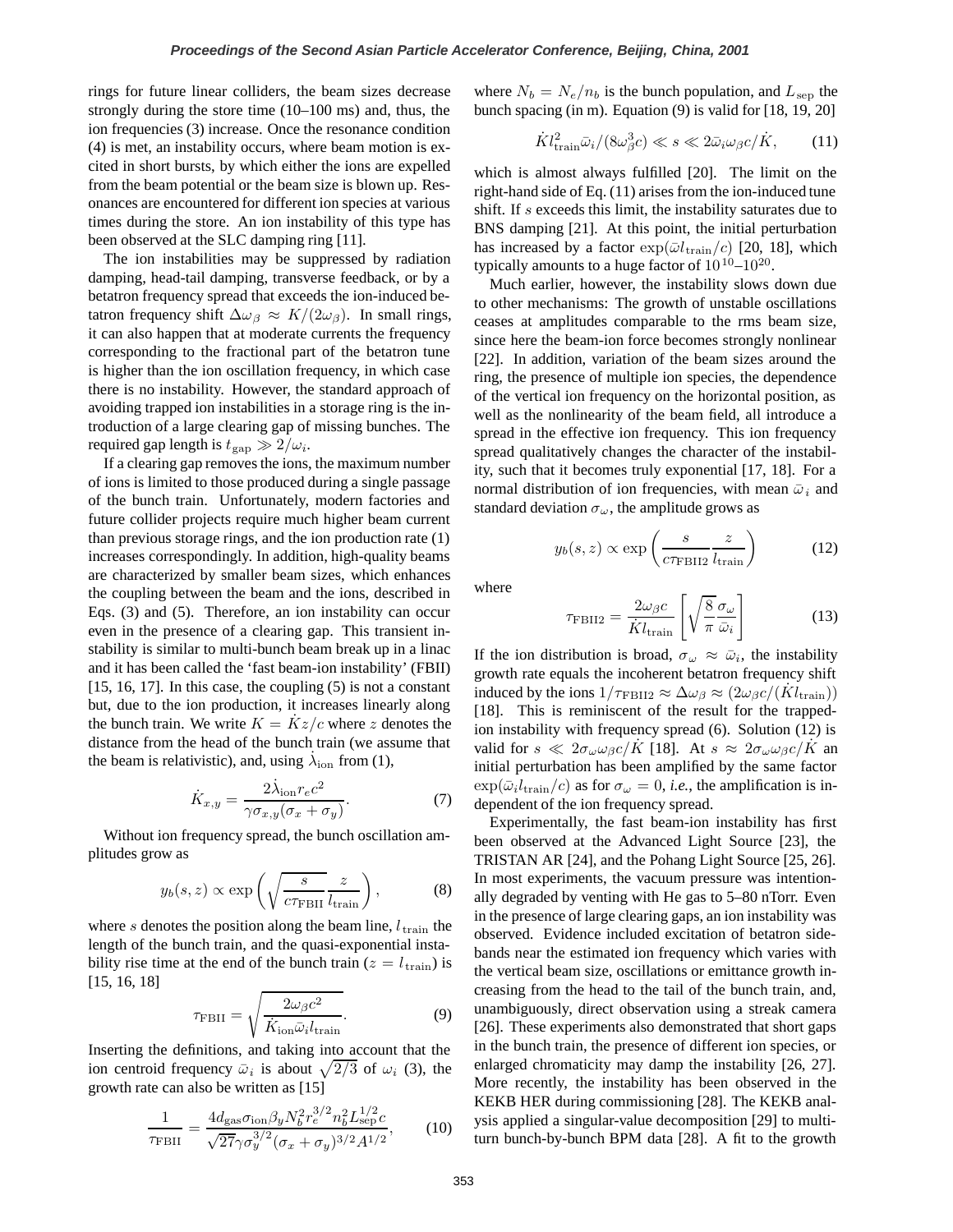rate was roughly consistent with the theoretical prediction. Lately, the instability has been seen at the ESRF when operating with a low-emittance lattice and poor vacuum [30], and at SPring-8 [31].

Single-pass emittance dilution due to ions also occurs for single bunches at locations with nonzero dispersion, if energy and longitudinal position are correlated [32].

# **3 ELECTRON CLOUD**

Positively charged beams preferably interact with electrons, which can be trapped in their potential well, just as ions are attracted by beams of negative charge. The electrons oscillate inside a single bunch of rms length  $\sigma_z$  with the approximate frequency

$$
\omega_{e;x,y} \approx c \left( \frac{2N_b r_e}{\sqrt{2\pi}\sigma_z \sigma_{x,y}(\sigma_x + \sigma_y)} \right)^{1/2}.
$$
 (14)

The electron oscillation frequency  $\omega_e$  is much larger than  $\omega_i$ , due to the large mass difference of ions and electrons. Electrons can thus more easily induce single-bunch instabilities, in addition to coupled-bunch instabilities.

In most proton rings, the dominant source of electrons is gas ionization, in most positron rings it is synchrotron radiation and photoemission. In either case, for close bunch spacing beam-induced multipacting can further amplify the number of electrons by a significant factor. A necessary condition for the electron amplification is that the average secondary emission yield exceeds 1. The latter depends on the energy gained by electrons in the beam field, and, hence, on the bunch current, the bunch length, and the chamber dimension. The secondary electrons consist of both true secondaries and elastically scattered or rediffused electrons. Parametrizations can be found in Refs. [33, 34, 35, 36]. True multipacting occurs if electrons emitted from the surface reach the opposite chamber wall exactly at the moment the next bunch passes by, so that the newly produced secondaries are again accelerated in the beam field, *i.e.*, if [37]

$$
n_{\min} \equiv h_y^2/(N_b r_e L_{\rm sep}) = 1,
$$
\n(15)

where  $h_x$  and  $h_y$  are the chamber half apertures. For  $n_{\text{min}} < 1$ , part of the primary electrons are lost before the next bunch arrives, leaving behind low-energetic secondaries. For  $n_{\min} > 1$ , the primary electrons interact with more than 1 bunch. Electron amplification is observed for a large range of  $n_{\min}$  values, not only for  $n_{\min} \approx 1$  [38].

The electron build up saturates when the attractive beam field is on average compensated by the field of the electrons. The saturated electron line density  $\lambda_{el}$  is roughly

$$
\lambda_{\rm el,neutr} = N_b / L_{\rm sep},\tag{16}
$$

where the electron field on average compensates the beam field, at the chamber wall. Assuming a uniform distribution,  $\lambda_{el,neutr}$  corresponds to a volume density

$$
\rho_{\text{el,neutr}} \approx \lambda_{\text{el,neutr}} / (\pi h_x h_y). \tag{17}
$$

The electron cloud can link together the motion of subsequent bunches and induce a coupled-bunch (CB) instability [39, 40], because bunches which are off-set transversely will perturb the electron-cloud distribution and, thereby, also the following bunches. Consider a bunch transversely off-set by  $\Delta y$  which traverses a stationary electron cloud. Over a beam-line section of length  $l<sub>b</sub>$  the following bunch receives a deflection  $\Delta y'$  from the disturbed electron cloud, which is related to the bunch-to-bunch dipole wake field per unit length, in units of  $m^{-3}$ , through

$$
\left(\frac{W_{1,y}}{L}\right)_{e,\text{CB}} = \frac{\Delta y'}{\Delta y} \frac{\gamma}{r_p N_b l_b},\tag{18}
$$

and, thereby, to the instability rise time [35, 41]

$$
\tau_{\rm e, CB} \approx \frac{2\gamma\omega_{\beta}}{N_b r_p c^2 (W_{1,y}/L)_{\rm e, CB}}.\tag{19}
$$

Approximating the wake field as  $(W_{1,y}/L)_{e,\text{CB}} \approx$  $4\pi\rho_{\rm el}/N_b$ , and assuming  $\rho_{\rm el} \approx \rho_{\rm el,neutr}$  (17), the rise time of Eq. (19) becomes

$$
\tau_{\rm e, CB} \approx \frac{\gamma \omega_{\beta}}{2\pi r_p c^2 \rho_{\rm el}} \approx \frac{\gamma \omega_{\beta} h_x h_y L_{\rm sep}}{2r_p N_b c^2}.
$$
 (20)

The electron cloud also drives a single-bunch (SB) instability, which potentially appears more dangerous than the coupled bunch instability, since it cannot easily be damped by a feedback system. The single-bunch wake field and the associated instability threshold may be estimated from a two particle model [42], where the bunch consists of a head and tail particle, each carrying the charge  $N_b e/2$ . Unlike an ordinary wake field, a finite length,  $\sim \sigma_z$ , must be assigned to the leading particle, since the electron motion depends on the beam density. Then, for sufficiently long bunches, *i.e.*, for  $\sigma_z \omega_e > c\pi/2$ , the wake field acting on the trailing particle (in units of  $m^{-2}$ ) is [42]

$$
W_{y, \text{SB}} \approx 8\pi \rho_e C / N_b,\tag{21}
$$

and comparable to our estimate for the coupled-bunch wake field. Note that the electron density increases roughly in proportion to the population of the (preceding) bunches,  $\rho_e \propto N_b$ , so that, for equally intense bunches,  $W_{y,0}$  is independent of  $N_b$  like a regular wake field. For example, assuming that the electron density equals the neutralization density (17),  $\rho_{\rm e,sat} \approx \rho_{\rm e,neutr}$ , the wake field is

$$
W_{y, \text{SB}} \approx \frac{8C}{L_{\text{sep}} h_x h_y},\tag{22}
$$

which depends only on geometric quantities. In a ring with synchrotron oscillations, the instability manifests itself as a strong head-tail or transverse mode-coupling instability (TMCI). Using (21) the threshold electron density for the TMCI is [42]

$$
\rho_{\rm e,thr} \approx \frac{2\gamma Q_s}{\pi \beta_y \ r_p C} \tag{23}
$$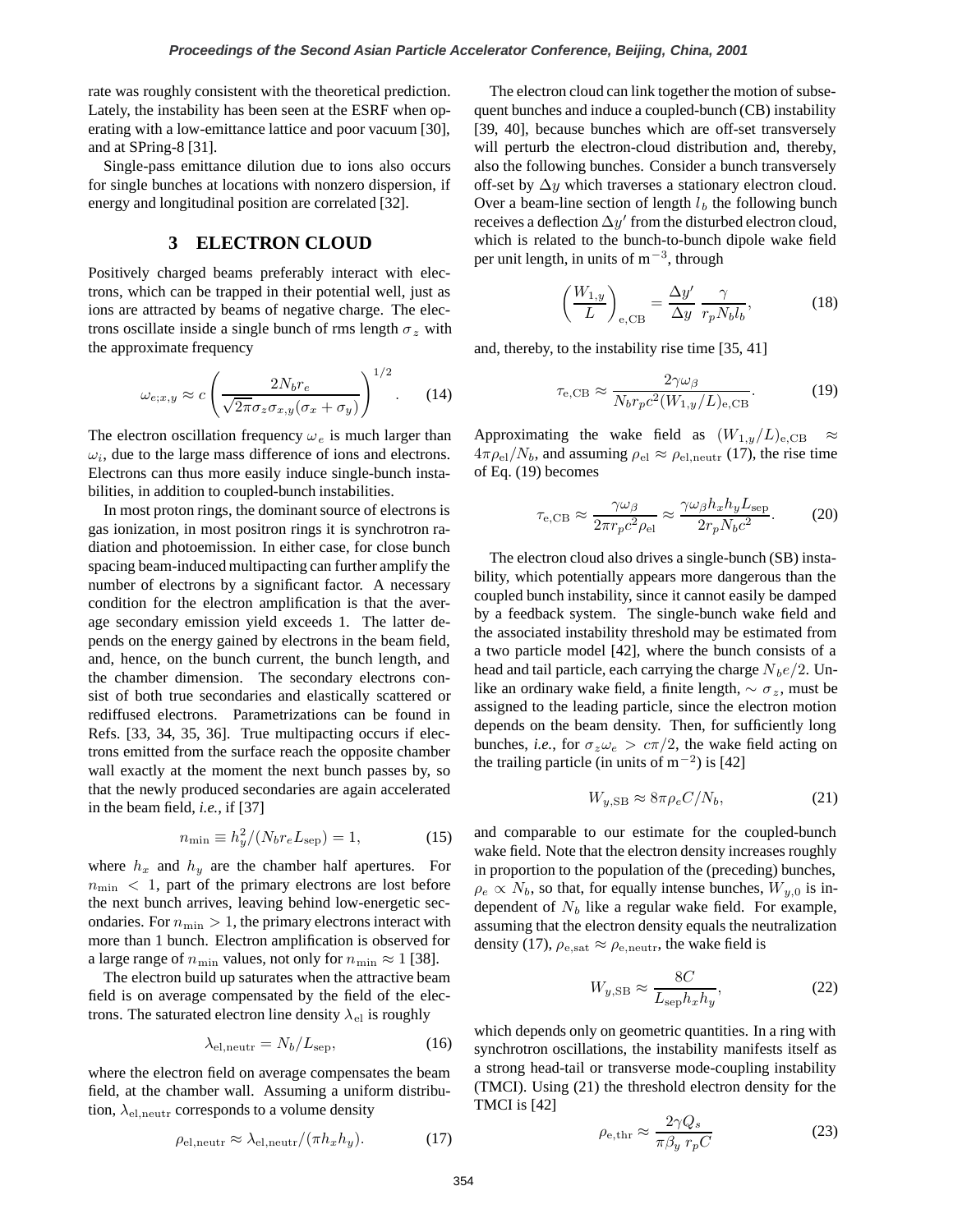where  $T_0$  is the revolution period, and  $Q_s$  the synchrotron tune. Since  $\rho_{e,neutr} \propto N_b/L_{sep}$ , this implies the scaling  $N_{b,\text{thr}} \propto L_{\text{sep}}$ , possibly consistent with KEKB observations [43]. For many future or present accelerators, *e.g.*, PEP-II, KEKB, LHC, SPS, PSR, or SNS, the neutralization density, (17) and (16), exceeds the threshold (23) [38].

Beam instabilities due to electrons were first observed with coasting proton beams or long single proton bunches in Novosibirsk [44, 45], the CERN ISR [46], and at the Los Alamos PSR [47]. Beam-induced multipacting was seen already at the ISR, in bunched beam operation [48]. The first observation of a coupled-bunch electron-cloud instabilities for a positron beam was made at the KEK Photon Factory [39, 40]. The effect was reproduced in BEPC [49]. Thereafter, studies were launched for the PEP-II B factory [50, 51], and LHC [41, 37, 52, 53, 54, 55, 56]. A similar instability at CESR was caused by electrons trapped in the leakage field of the ions pumps [57]. Since 1998, electroncloud effects are seen with the LHC proton beam in the SPS [58], and since 2000 in the CERN PS prior to beam extraction, and in the PS-to-SPS transfer line [59]. The SPS observations include beam loss and emittance growth, and evidence for coupled-bunch motion in the horizontal plane and for a single-bunch instability in the vertical. Electron clouds are also responsible for beam-size blow up and luminosity limitations observed in the two positron rings of PEP-II [60] and KEKB [43, 61, 62], though they appear to be absent in Dafne, which is not fully understood [63]. Since, unlike the case of the photon factory, the B factories do not show coupled bunch oscillations, the beam blow up must be due to a single-bunch instability. At KEKB this was confirmed by a witness bunch experiment [61]. At the SPS, the motion inside individual bunches was detected with a broadband pick up, and fitted to a wake-field of frequency  $\sim \omega_e$  [64].

Various simulation codes model the build up of the electron cloud in the vacuum chamber [40, 35, 41], the wake field and the single-bunch instability [42, 65, 66, 67, 68]. Figure 1 displays the simulated transverse wake field for a Gaussian beam profile [69]. Since the electron density and oscillation frequency  $\omega_e$  vary along the bunch, this wake field depends on the source point, unlike a regular wake.

The electron cloud can also give rise to incoherent effects, *e.g.*, at KEKB an incoherent tune spread of  $\Delta Q_y \approx$ 0.03 is observed (3–5 times the coherent tune shift) [62, 38]. This is explained by the accumulation of electrons near the beam axis during the passage of a bunch [70]. The local increase in the electron density by about a factor of 10 causes a tune difference between bunch head and tail.

For lower-energy proton beams an additional tune variation along the bunch arises from the beam space charge. Recent PIC simulations suggest that adding the proton space-charge to the electron cloud qualitatively changes the character of the single-bunch instability [69]. In the presence of space charge a violent centroid motion develops along the bunch, whereas with the electron cloud only a fast but calm increase in the beam size prevails. This is il-



Figure 1: Simulated vertical wake field in V/m/C, excited by displacing various slices inside the Gaussian bunch, vs. position in m, for an SPS field-free region. The bunch center is at  $-0.6$  m, the bunch head  $(2\sigma_z)$  on the right.

lustrated in Fig. 2. In the simulation, the space charge force damps regular impedance-driven instabilities.



Figure 2: Simulated vertical bunch shape (centroid and rms beam size) after 0, 250, and 500 turns in the CERN SPS assuming an electron cloud density  $\rho_e = 10^{12} \text{ m}^{-3}$  without (left) and with (right) proton space charge at  $26 \text{ GeV/c}$ .

For the LHC and any future hadron collider employing superconducting magnets, a further concern is the electroncloud heat load on the cryogenic system. The electron energy incident on the chamber wall can widely exceed the heat deposited by proton synchrotron radiation. Special chamber preparations and commissioning recipes are foreseen to stay within tolerable limits. The surface conditioning, *i.e.*, the decrease of the secondary emission yield as a function of accumulated dose will play a central role.

An electron wake field also arises during the interaction of a high-current electron beam and an antiproton bunch in the FNAL Tevatron electron lens, where the resulting TMCI instability is suppressed by a longitudinal solenoid field of a few T [71]. A similar situation is encountered in the ionization cooling cells of a neutrino factory or muon collider [72]. These cells contain liquid hydrogen at cryogenic temperature in a strong solenoid of field B. Electrons and ions are produced by ionization. The electrons rotate at the Larmor frequency  $\omega_L = eB/m_e$ . If a slice or bunch of the beam is horizontally offset by  $\Delta x$  it will induce a horizontal and a vertical (skew) wake. Using again a two particle model, the skew wake field [71] excited by